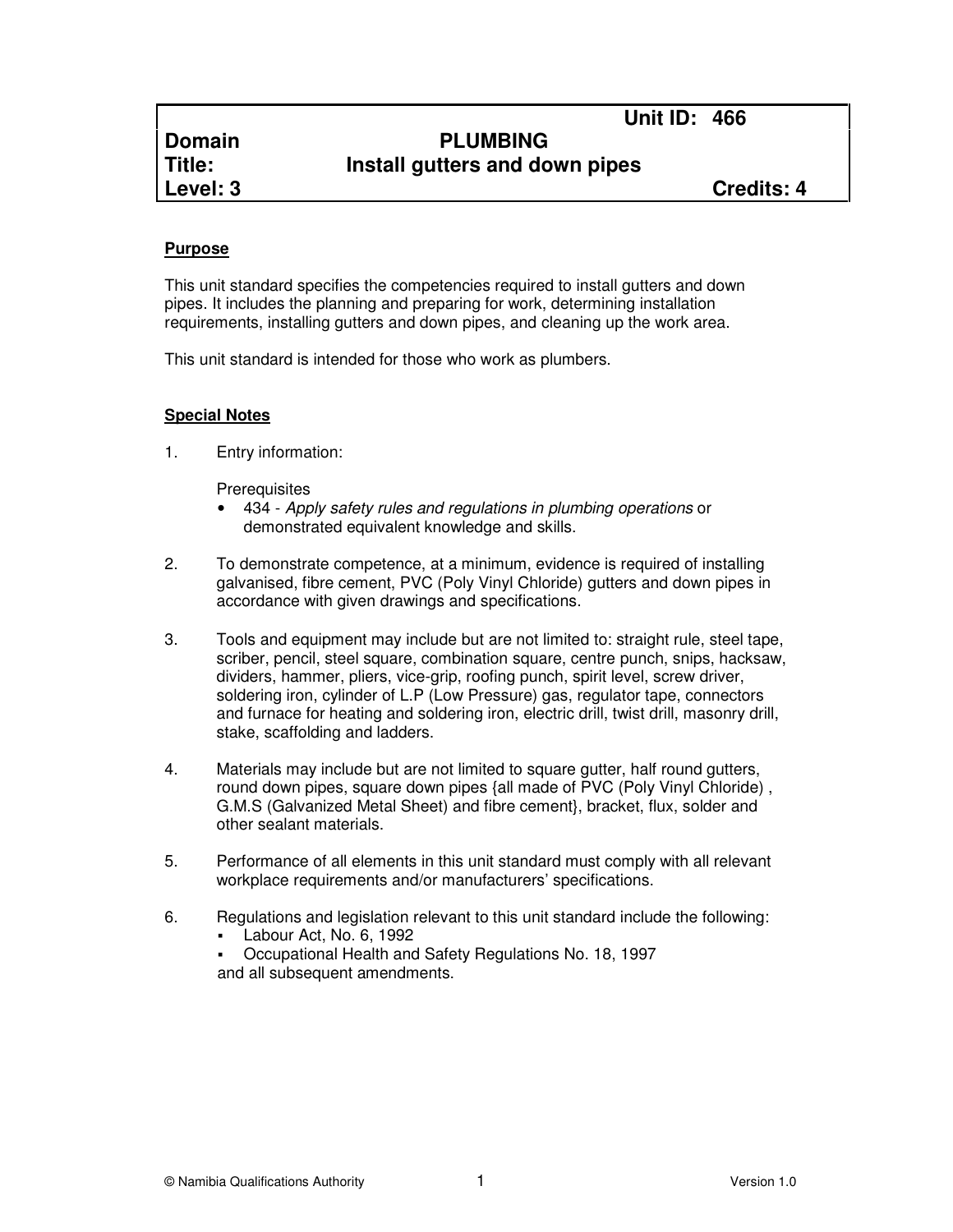# **Quality Assurance Requirements**

This unit standard and others within this subfield may be awarded by institutions which meet the accreditation requirements set by the Namibia Qualifications Authority and the Namibia Training Authority and which comply with the national assessment and moderation requirements. Details of specific accreditation requirements and the national assessment arrangements are available from the Namibia Qualifications Authority and the Namibia Training Authority on www.nta.com.na.

# **Elements and Performance Criteria**

# **Element 1: Plan and prepare for work**

#### **Range**

Planning and preparation is to include but is not limited to worksite inspection, hand tools defect identification, assessment of conditions and hazards and determination of work requirements.

#### **Performance Criteria**

- 1.1 Work instructions, including plans, specifications, quality requirements and operational details are obtained, confirmed and applied.
- 1.2 Health and safety requirements with installing gutters and down pipes are adhered to throughout the work.
- 1.3 Quality assurance requirements are identified and adhered to in accordance with workplace environment.
- 1.4 Tasks are planned and sequencing in conjunction with other involved in or affected by the work.
- 1.5 Tools and equipment for installation, including personal safety equipment, are selected and checked for serviceability.
- 1.6 Work area is prepared to support the efficient installation of gutters and down pipes.

#### **Element 2: Determine installation requirements**

#### **Performance Criteria**

- 2.1 Quantities of materials required are determined from plans or specifications.
- 2.2 Required materials and equipment are identified and ordered or collected in accordance with workplace procedures.
- 2.3 Materials and equipment are checked for compliance with standards, docket or order form and for acceptable condition.